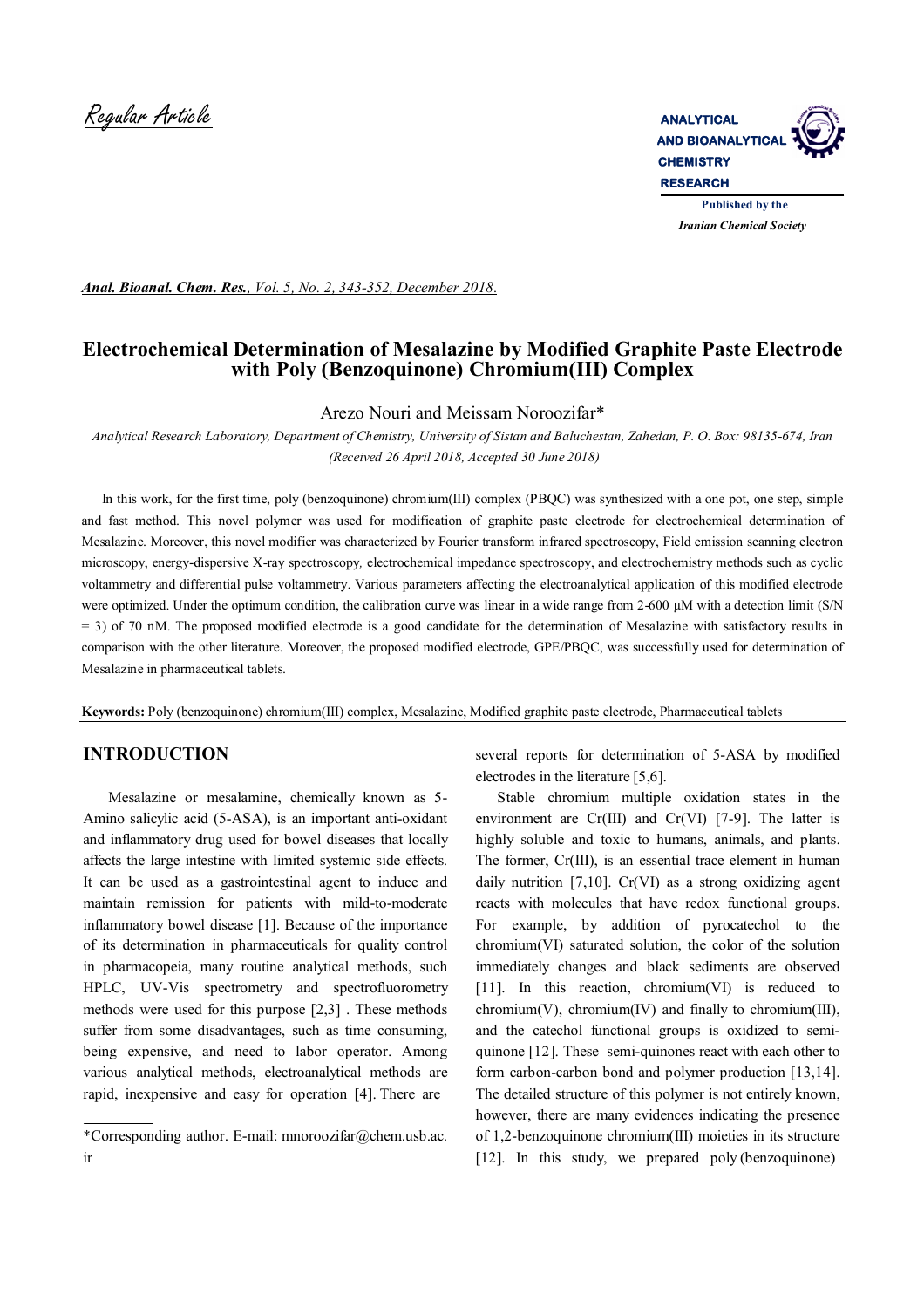chromium(III) complex. Based on the results, poly benzoquinone chromium(III) has orthoquinone chromium(III) complex functional groups. Therefore, to study the electrocatalytic properties of these functional groups, for the first time, we used this polymeric product for modification of carbon paste electrode. The modified electrode exhibited high electrocatalytic activity toward electro-oxidation of 5-ASA and this electrode was successfully employed for sensitive electrochemical determination of 5-ASA in pharmaceutical tablets.

### **EXPERIMENTAL**

#### **Reagents**

 Mesalazine (5-amino salicylic acid, 5-ASA) with assay 99% was purchased from Sigma-Aldrich company (Canada). Phosphoric acid, pyrocatechol (PCT), potassium dichromate  $(K_2Cr_2O_7)$ , and graphite fine powder (G) were purchased from Merck company (Germany) and was used as received. 5-ASA tablets were purchased from the local drugstores (Zahedan, Iran).

### **Instrumentation**

 Electrochemical measurements were carried out with an SAMA-500 Electroanalyzer (SAMA Research Center, Iran) controlled by a personal computer. All electrochemical experiments were carried out in a conventional threeelectrode cell at room temperature. A platinum electrode and a silver/silver chloride electrode (Ag/AgCl) were used as the counter and reference electrodes, respectively. Field emission scanning electron microscopy (FESEM), and energy dispersive X-Ray (EDX) analyses were carried out using MIRA3 TESCAN and SAMX electron microscope, respectively. Fourier transform-infrared spectroscopy (FT-IR) spectra were measured in transmission mode using Valor III (JASCO) equipped with a MCT detector. Electrochemical impedance spectroscopy (ESI) was performed with an Autolab PGSTAT 128N (EcoChemie, Netherlands) potentiostat/galvanostat controlled by NOVA 1.11 software. Electrochemical impedance measurements were performed in 5 mM  $[Fe(CN)_6]^{3-/4}$  prepared in 0.1 M KCl. EIS was performed over a frequency range of 0.1 Hz to 10 kHz with 0.02 V amplitude (rms). A Metrohm pH meter, model 744 was also used for pH measurements.

## **PREPARATION OF MODIFIERS**

### **Synthesis of PBQC**

 Pyrocatechol (0.1 g) was added to a 10 ml saturated solution of potassium dichromate in double distilled water (DDW). The color of solution immediately changed to black and the PBQC precipitated. Then, the mixture was filtered and thoroughly washed with 0.1 M HCl and DDW. The resulting black powder dried in oven at 60 °C for 24 h. The resulting powder was denoted as PBQC.

#### **Preparation of Modified Carbon Paste Electrode**

 6 mg of PBQC and 194 mg graphite were mixed together, and then, 0.4 g paraffin oil was added. This mixture was ground by mortar and pestle for 10 min, and the resulting paste was packed into a glass tube. A copper wire was inserted to glass tube as electrical contact. New surface was obtained by pushing the carbon paste out of the glass tube and polishing by weighing paper.

### **RESULTS AND DISCUSSION**

## **FESEM, EDX and Fourier Transform Infrared (FTIR) Characterization of PBQC**

 Figures 1A-B and 1-C show the FESEMs and EDX of the PBQC. Figure 1A and B showed a flake-like structure for PBQC.The EDX spectrum clearly revealed the presence of C, O and Cr elements in PBQC structure. Figure 1D exhibits the FT-IR spectra of PCT and PBQC. Both PCT and PBQC show absorption bands at higher wave numbers attributed to -OH and -CH stretching vibrations. The absorption band at higher wave numbers for PBQC is stronger and broader due to presence of -OH vibrations of the intercalated water molecules [15]. PBQC shows absorption band at about  $530 \text{ cm}^{-1}$  attributed to Cr-O vibrations, indicating PBOC coordination to  $Cr^{3+}$  ions[16].

## **Cyclic Voltammetry and Electrochemical Impedance Spectroscopy (EIS) Measurements**

 Figure 2A shows the CVs of bare graphite paste electrode (BGPE) and GPE/ PBQC in 5 mM  $Fe(CN)_{6}^{3-/4-}$  in 0.1 M KCl. GPE/PBQC shows higher peak currents and lower  $\Delta E_P$  compared to BGPE. Supporting evidence for this modified electrodes was found by EIS. EIS is a powerful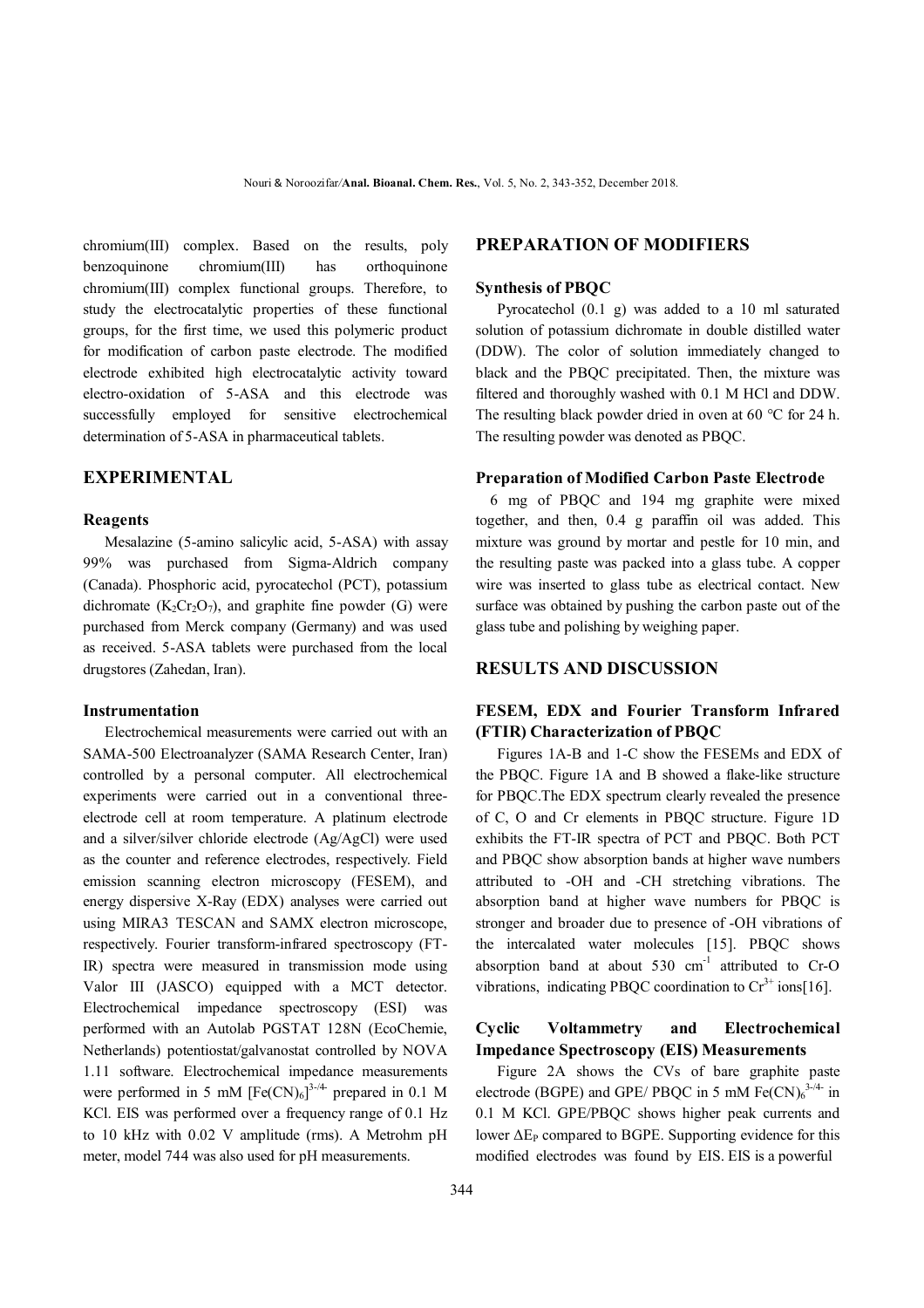Electrochemical Determination of Mesalazine*/***Anal. Bioanal. Chem. Res.**, Vol. 5, No. 2, 343-352, December 2018.



**Fig. 1.** (A and B) FESEM of PBQC with different magnification, (C) EDX spectrum of PBQC and (D) FT-IR spectra of (a) Pyrocatechol and (b) and PBQC.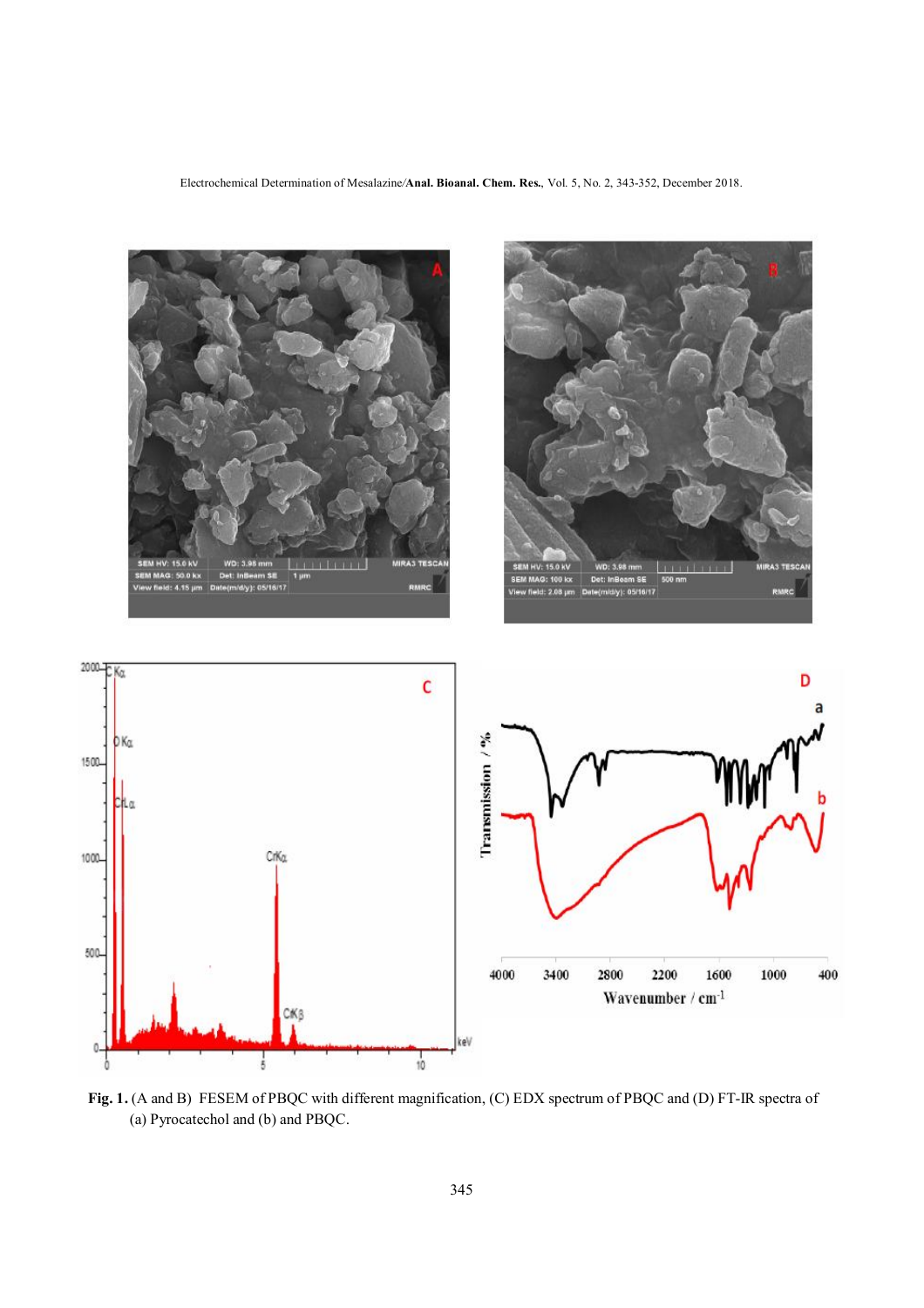



**Fig. 2.** (A) CVs of BGPE (a) and GPE/PBQC in 0.1 M KCl containing 5 mM  $Fe(CN)_6^{3-44}$ . Scan rate: 100 mV s<sup>-1</sup>. (B) Nyquist plots of BGPE (a) and GPE/PBQC (b) in 0.1 M KCl containing 5 mM  $Fe(CN)<sub>6</sub><sup>3-44</sup>$ . Inset of Fig. B equivalent circuit.  $R_s$ : solution resistance,  $R_{ct}$ : charge transfer resistance, W: Warburg element. GPE: constant phase element.

technique to study the electrode-electrolyte interfacial features. As shown in Fig. 2B, the Nyquist plot of BGPE comprises two parts; a semicircle part at higher frequencies that indicates charge transfer limitations and its diameter equals to charge transfer resistance  $(R<sub>ct</sub>)$ , and a straight line at lower frequencies that indicates mass transfer limitations [17]. The NOVA software was used for fitting and simulation of EIS data, and also Randles equivalent circuit, illustrated in the inset of Fig. 2B, that was selected as equivalent circuit for fitting and simulation of EIS data. The Rct for GPE/PBQC and BGPE was obtained 1350 and 4800  $\Omega$ , respectively. The remarkable decrease in R<sub>ct</sub> of GPE/PBQC compared to BGPE is indicative of the electro catalytic activity of GPE/PBQC.

## **Electrochemial Charaterization of Modified GPE for Electrochemical Determination of 5-ASA**

As shown in Fig. 3, GPE/PBQC in 0.1 M PBS ( $pH = 2$ ) shows the redox peaks at 0.37 and 0.27 V that are attributed to *ortho* phenol/*ortho* quinone functional groups. Moreover, this electrode shows weak oxidation peak at lower potentials that is assigned to  $Cr^{3+}$  ions [18]. Comparatively,

the BGPE shows no peaks in the same condition. The electrocatalytic behavior of GPE/PBQC for electrochemical determination of 5-ASA was investigated. GPE/PBQC exhibits strong oxidation peak at 0.6V and BGPE exhibited weak oxidation peak at 0.63 V. Because of the presence of both  $Cr^{3+}$  ions and quinone functional groups at GPE/PBQC surface, this electrode shows high electrocatalytic activity toward electrooxidation of 5-ASA. Therefore, GPE/PBOC is appropriate for sensitive electrochemical determination of 5-ASA.

#### **The Effect of Scan Rate**

 The effect of scan rate on the electrochemical oxidation of 5-ASA at BGPE and GPE/PBQC was investigated by CV (Figs. 1S-A). Based on this Figure, the anodic peak currents of 5-ASA was increased by increasing the scan rates. Also, the oxidation peak potentials for 5-ASA shifted to more positive values with increasing scan rate, concerning the kinetic limitations of the electrochemical reaction. The plot of peak height  $(I_n)$  *vs*. the square root of scan rate  $(v^{1/2})$  was linear in the range of 25-500 mV s<sup>-1</sup>, suggesting that at sufficient over potential, the process is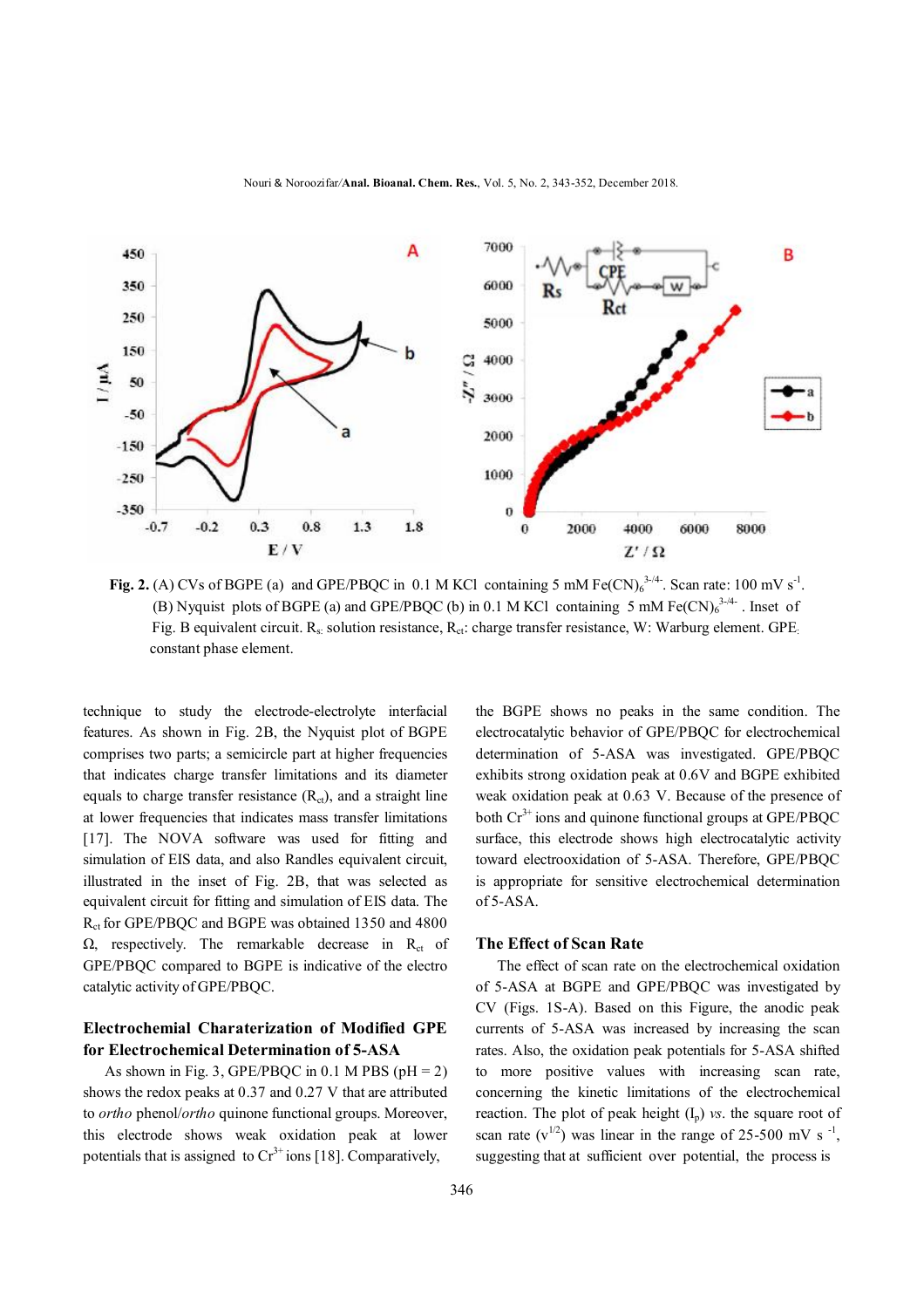



**Fig. 3.** CVs of BGPE (a) and GPE/PBQC (b) in 0.1 PBS ( $pH = 2$ ), containing 5-ASA ( $250 \mu M$ ); Inset. CVs of BGPE (a') and GPE/PBQC (b') in 0.1 PBS (pH = 2), (scan rate = 100 mV s<sup>-1</sup>).

diffusion rather than surface controlled (Figs. 1S-B).

### **Chronoamperometric Studies**

 As shown in Fig. 2S, diffusion coefficients of 5-ASA were determined by chronoamperometry and using Cottrell equation that explains the variation of current with time for diffusion controlled process [19].

$$
I = nFACD^{\frac{1}{2}}\pi^{-\frac{1}{2}}t^{-\frac{1}{2}}\tag{1}
$$

Therefore, the linear relationship between current and  $t^{-1/2}$ indicates diffusion controlled current. Plots of I  $vs$  t<sup>-1/2</sup> were drawn for different concentrations of analytes (Figs. 2S-B).

Then, the resulting slope of trend line was plotted against analyte concentrations. From resulting slope and according to Cottrell equation, the values of  $D_{5-ASA}$  was found to be  $2 \times 10^{-6}$  cm<sup>2</sup> s<sup>-1</sup>. Also, in the same condition the D<sub>5-ASA</sub> on the BGPE was found be  $6.9 \times 10^{-7}$  cm<sup>2</sup> s<sup>-1</sup>.

### **pH Effect**

 Figure 4 shows the effect of pH on the GPE/PBQC electrochemical response of 0.1 M phosphate buffer solution (PBS) containing  $5-ASA$  (250  $\mu$ M) at various pH values. Peak potential for 5-ASA shifted to negative potentials with increasing pH of solution indicating contribution of protons in the electrochemical reaction of 5- ASA. For species in which protons are transferred in their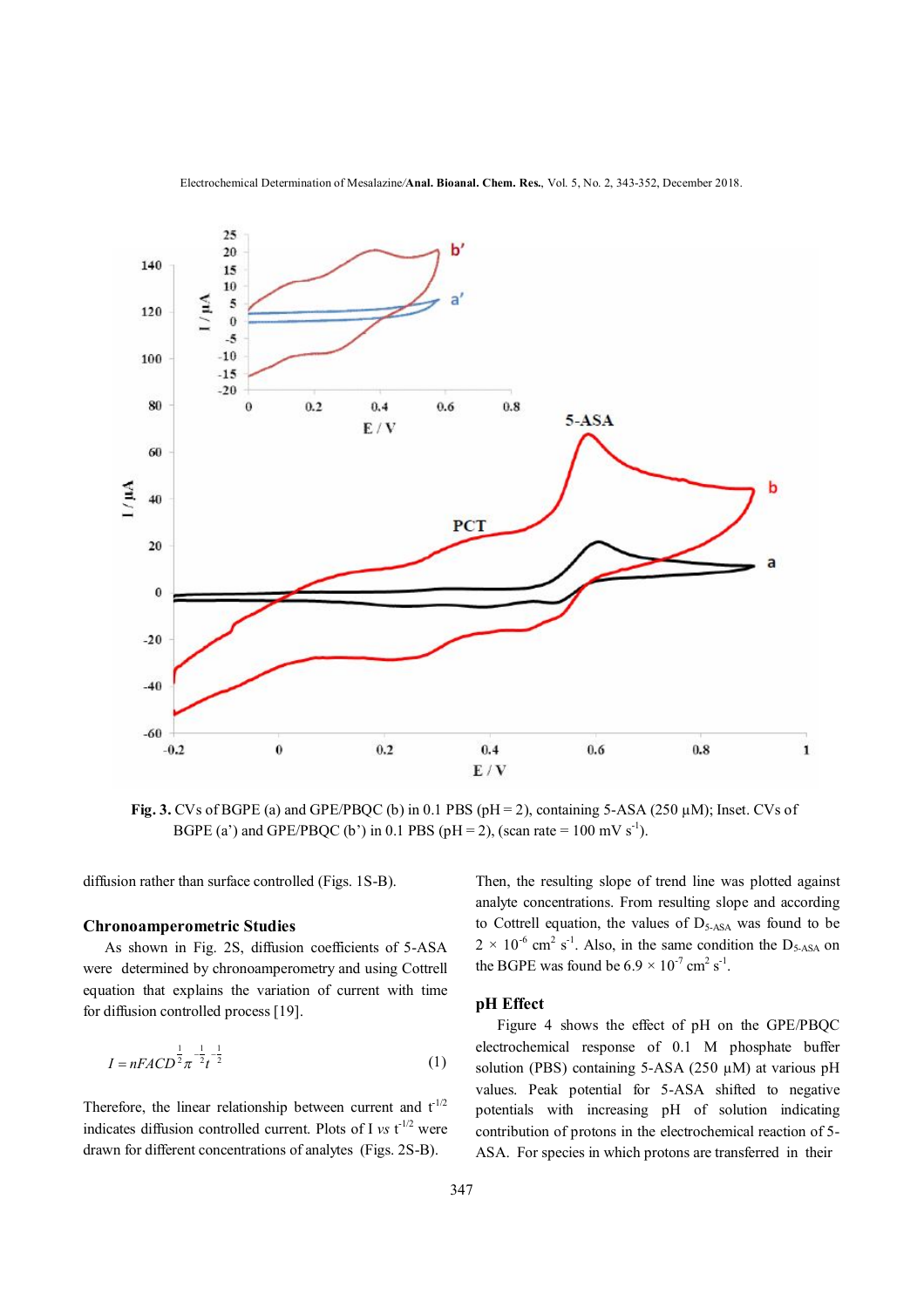



**Fig. 4.** DPVs of GPE/PBQC in 0.1 M PBS containing 5-ASA (250 µM) at various pH values (2-7) Inset. a. Plots of peak potentials *versus* pH. Inset. b. Plots of peak currents *versus* pH.

oxidation reaction, the following formulas explains the relationship between peak potential and pH [20].

$$
E_p(\text{Re} d) = E_p(\text{Re} d, pH = 0) - 2.303 \frac{mRT}{nF} pH
$$
 (2)

$$
\frac{dE_p}{dpH} = -2.303 \frac{mRT}{nF}
$$
\n(3)

$$
\frac{dE_p}{dpH} = -0.059 \frac{m}{n} \qquad at 25c \tag{4}
$$

 $E_{p(Red,pH = 0)}$  is the anodic peak potential for analyte at  $pH = 0$ , m and n are the number of protons and electrons, respectively. Other parameters such as R  $(8.314 \text{ J mol}^{-1} \text{ k}^{-1})$ ,

T (K) and F (96485 c mol<sup>-1</sup>) have their normal meanings. Figure 4B shows linear relationship between peak potentials and pH values for 5-ASA. According to the slopes of trend line, it was suggested that the oxidation reaction of 5-ASA involves two protons and two electrons. Regarding  $pK_a$  value for 5-ASA ( $pK_{a1} = 2.30$  for -COOH and  $p\text{Ka}_2 = 5.69$  for -NH<sub>3</sub><sup>+</sup>), the probable electrochemical reaction was given in Eq. (6) [21,22]. Based on the Fig. 4C,  $pH = 2$  exhibited the highest oxidation peak current for 5-ASA. Therefore,  $pH = 2$  was selected as the optimum pH.

$$
E_{(pa, 5-ASA)}(V) = 0.6529 - 0.0629 \text{ pH} \qquad (r^2 = 0.9992)
$$
\n(5)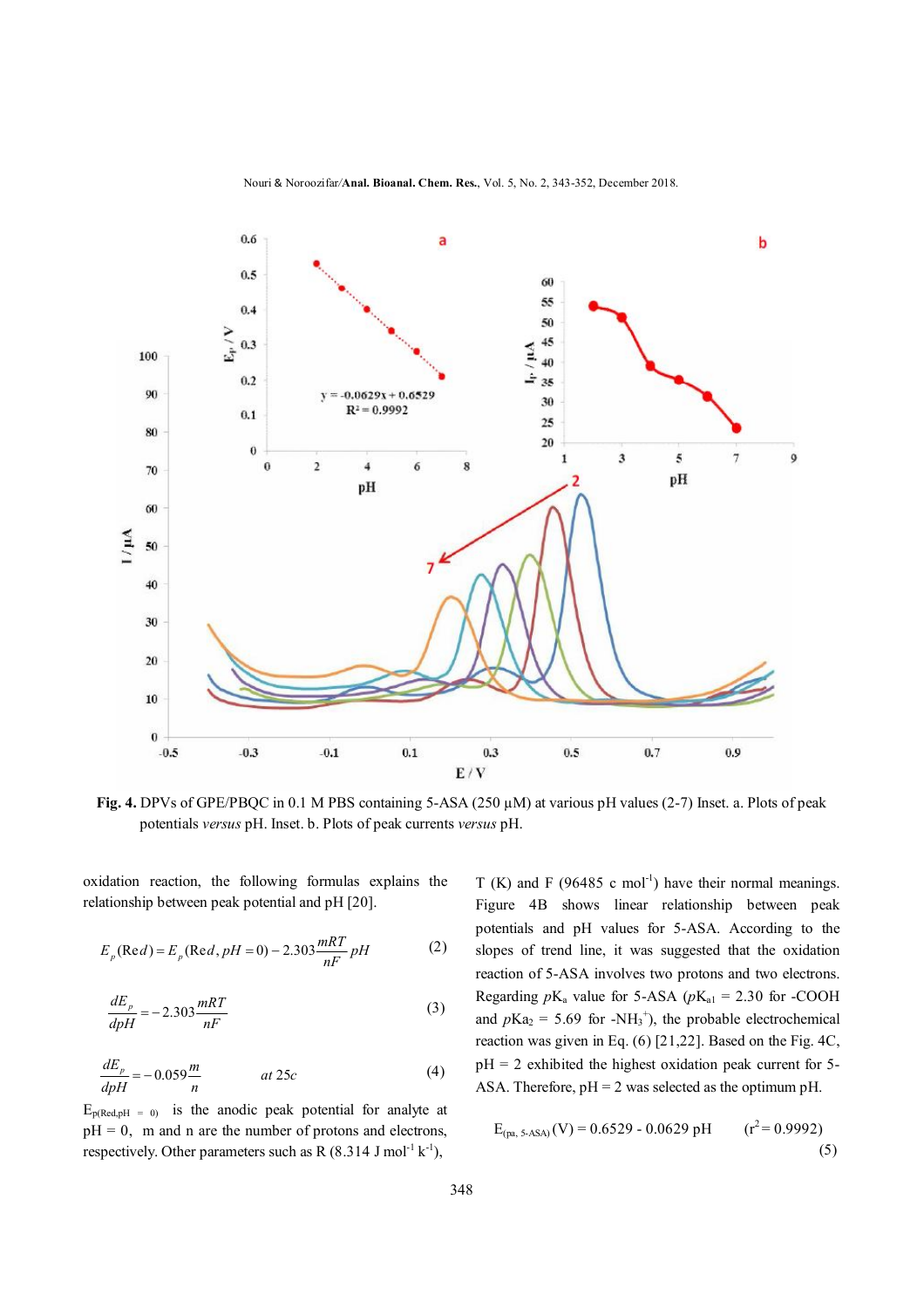



**Fig. 5.** DPVs of GPE/PBQC in 0.1 M PBS ( $pH = 2$ ) containing [5-ASA]: 2-600  $\mu$ M, and Inset; plots of anodic peak current  *vs.* concentration of 5-ASA. The error bars represent the standard deviation of three parallel tests (relative standard deviations (%RSD) were found to be  $< 4\%$  for  $n = 3$ ).



#### **Electrochemical Determination of 5-ASA**

 Under optimum conditions, electrochemical determination of 5-ASA was carried out using differential pulse voltammetry (DPV). The electrocatalytic peak currents of 5-ASA at the surface of GPE/PBQC were linearly dependent on the 5-ASA concentration. Figure 5 shows the DPVs and calibration curves of 5-ASA at GPE/PBQC. The detection limit was calculated based on the relationship of LOD =  $3S_{\text{blank}}/m$ , where  $S_{\text{blank}}$  is the is the slope of calibration plot. The responses were linear

relative standard deviation of blank signals ( $n = 10$ ), and m with 5-ASA concentration in the two segment ranges 1-215 and  $215-600 \mu M$ . Also, as shown in Fig. 5, the relative standard deviations (RSD%) of all 5-ASA concentrations analyzed by GPE/PBQC in the linear range were in the range of  $1.6 - 3.5\%$  (n = 3), demonstrating that the electrooxidation current responses of 5-ASA on the GPE/PBQC have a good reproducibility. The detection limit was determined to be 70 nM. A comparison study for determination of 5-ASA with the proposed electrode and literature was shown in Table 1. Based on the Table 1, the advantages of the proposed modified electrode such as linear range and detection limit show satisfactory results in comparison to literature [5,23-27]. So, the proposed modified electrode is a good candidate for the determination of 5-ASA with satisfactory results in comparison with the other literatures.

### **Real Sample Analysis and Interference Study**

To evaluate the practical applicability of the proposed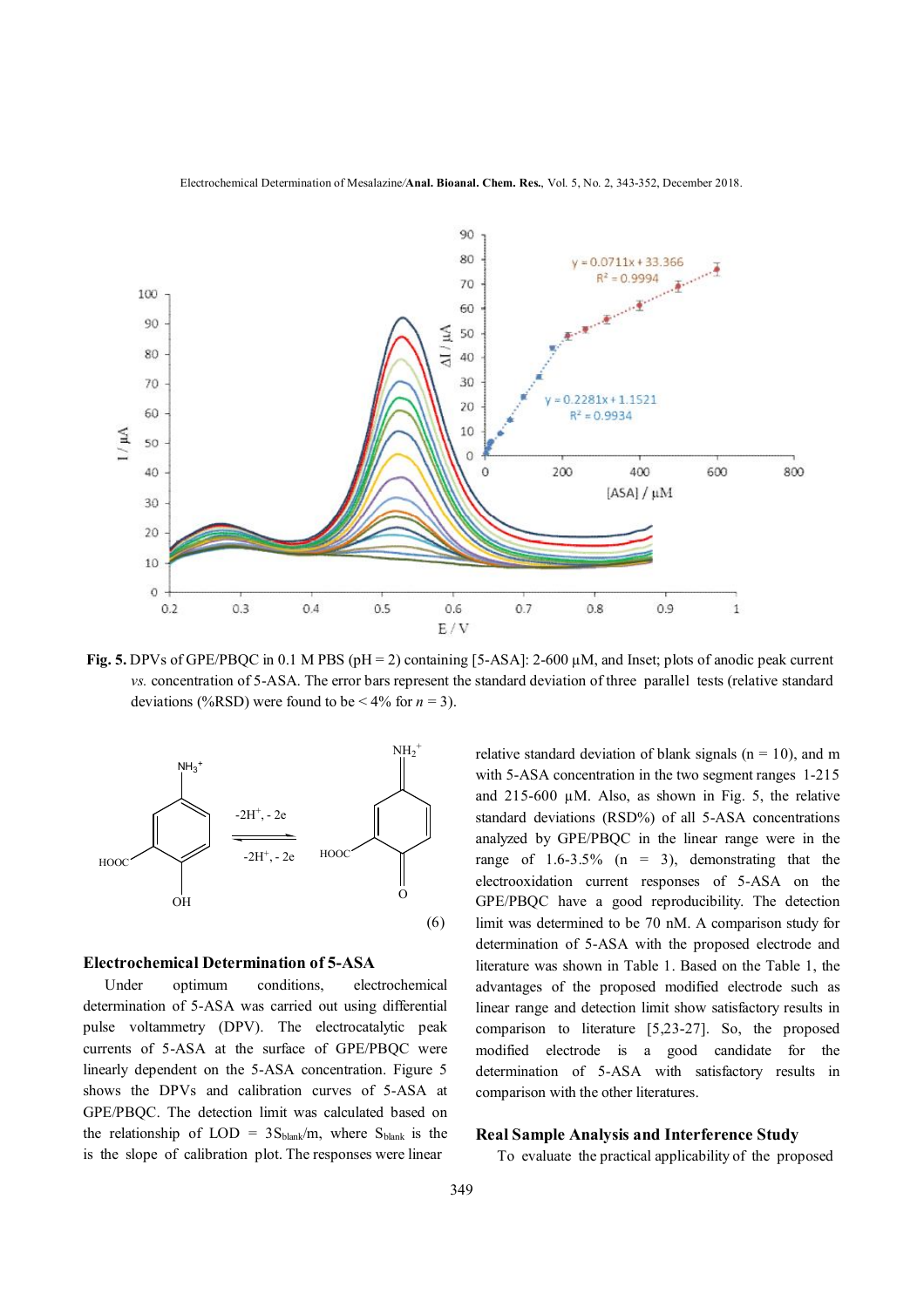### Nouri & Noroozifar*/***Anal. Bioanal. Chem. Res.**, Vol. 5, No. 2, 343-352, December 2018.

| Electrode    | Modifier                       | Method        | pH             | Linear range | Detection | Ref.      |
|--------------|--------------------------------|---------------|----------------|--------------|-----------|-----------|
|              |                                |               |                | $(\mu M)$    | limit     |           |
|              |                                |               |                |              | $(\mu M)$ |           |
| Boron-doped  |                                | <b>SWV</b>    | $\tau$         | 25-300       | 0.7       | $[5]$     |
| diamond      |                                |               |                |              |           |           |
| electrode    |                                |               |                |              |           |           |
| <b>GCE</b>   | Graphene oxide coated with a   | <b>DPV</b>    | $\overline{2}$ | $2 - 150$    | 0.97      | $[23]$    |
|              | molecularly imprinted sol-gel  |               |                |              |           |           |
| <b>GCE</b>   | Functionalized carbon nanotube | <b>DPV</b>    | $\overline{2}$ | $0.05 - 2.5$ | 0.012     | $[24]$    |
|              | Polypyrrole doped by 1,5-      | <b>LSV</b>    | $\overline{2}$ | $0.01 - 1$   | 0.003     | $[25]$    |
| <b>GCE</b>   | naphthalenedisulfonic acid     |               |                |              |           |           |
| <b>GCE</b>   | Computationally designed       | <b>CV/DPV</b> | $\overline{2}$ | $0.05 - 100$ | 0.015     | $[26]$    |
|              | molecularly imprinted polymer  |               |                |              |           |           |
| <b>GCE</b>   | Electropolymerization          | <b>CV/DPV</b> | $\overline{3}$ | $0.001 - 2$  | 0.0003    | $[27]$    |
|              | of nano-composite gold         |               |                |              |           |           |
|              | nanoparticles-molecularly      |               |                |              |           |           |
|              | imprinted polymer              |               |                |              |           |           |
| Carbon Paste | <b>PBQC</b>                    | <b>DPV</b>    | $\overline{2}$ | $2 - 600$    | 0.07      | This work |

 **Table 1.** Comparison of the Proposed Sensor with other Electroanalytical Methods for the Electrochemical Determination of 5-ASA

# **Table 2.** Electrochemical Determination of 5-ASA in Pharmaceutical Tablets with Proposed and Standard Spectroscopy Methods

| Sample | Declared | Proposed method |          |            | Spectroscopy [31] |          |            |
|--------|----------|-----------------|----------|------------|-------------------|----------|------------|
|        | (mg/tbl) | Found           | Recovery | <b>RSD</b> | Found             | Recovery | <b>RSD</b> |
|        |          | (mg/tbl)        | $(\%)$   | $(\%)$     | (mg/tb)           | $(\%)$   | $(\%)$     |
|        | 500      | 510             | 102      | 1.7        | 505               | 101      | 1.5        |
| 2      | 500      | 495             | 99       | 1.5        | 498               | 99.6     | 1.7        |
| 3      | 250      | 255             | 102      | 1.3        | 252               | 100.8    | 1.4        |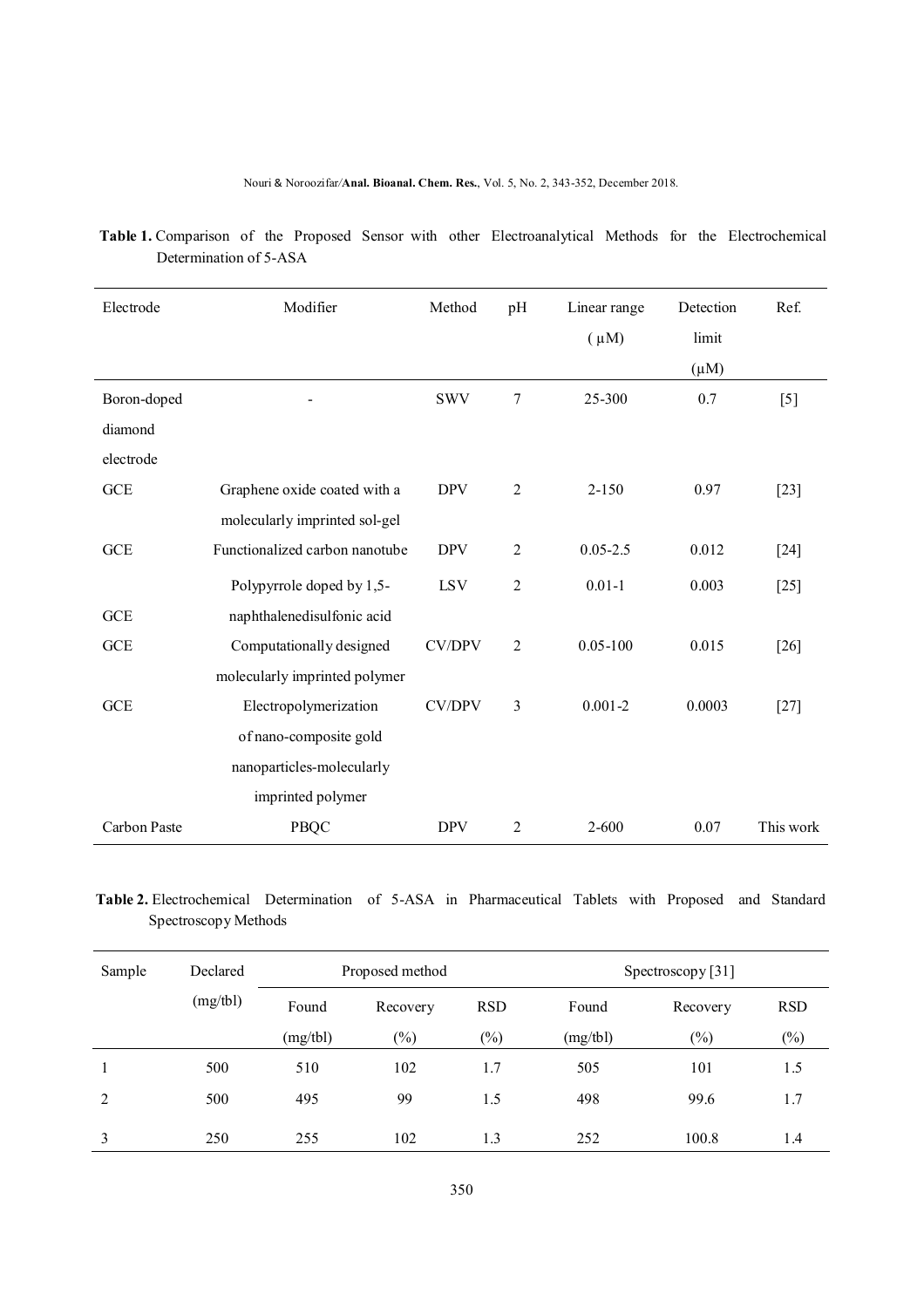modified electrode, the GPE/PBQC was examined for the determination of 5-ASA in pharmaceutical tablets with the proposed and standard methods [28] and the results are shown in Table 2. Twenty of 5-ASA tablets weighted and powdered. Taking into account the labeled values, solutions of samples were prepared by dissolving appropriate amount of powdered tablets in 5 ml PBS ( $pH = 2$ ). The results listed in Table 2 agreed satisfactorily with the labeled content of 5-ASA. Low values of the relative standard deviation (RSD%) indicated good reproducibility of the results. The relative error (%) for determination of 5-ASA with the proposed method and standard method is lower than  $\pm$  1%, indicating the excellent precision of the proposed method for determination of 5-ASA in pharmaceutical tablets. Also, using GPE/PBQC daily and stored under ambient conditions over a period of 30 days, the electrode retained 98.1% of its initial peak current response for a 5-ASA concentration of 100 µM, which shows long-term stability of the modified electrode. Finally, the fabrication repeatability was evaluated by preparing four modified electrodes independently. The RSD% for peak current determinations with four prepared electrodes on 25, 50 and 100  $\mu$ M of 5-ASA were calculated to be 3.2, 2.9 and 3.5 %, respectively. Accordingly, the modified electrode has a good repeatability and reproducibility in both analytical determinations and preparation procedure with good longterm stability.

 The effects of various substances such as glucose, sucrose and some ions such as  $PO_4^{3}$ ,  $SO_4^{2}$ ,  $K^+$ , Na<sup>+</sup> and Cl<sup>-</sup> as coexisting ingredients and ions in the quantitative determination of 5-ASA were tested. In a certain range of concentration, one substance has no interference if it causes relative error lower or equal to  $\pm$  5 (%). 20 µM 5-ASA was employed in the study and twenty times lower (the concentration ratio was  $1:0.05$ ), the same  $(1:1)$ , and twenty times higher (1:20) amounts of the potentially interfering agent were used. It was found that non of them interfere significantly, and maximum of the obtained changes of 5- ASA response did not exceed 5%. Furthermore, acceptable recovery values indicate that active ingredients in tablets have no interference for electrochemical determination of 5-ASA, confirming the applicability of this modified electrode for the trace amounts of 5-ASA in the pharmaceutical formulations.

## **CONCLUSIONS**

 In this work, for the first time, a simple modified GPE was prepared using PBQC and applied to the electrochemical determination of 5-ASA. The PBQC improves the electrochemical catalytic activities towards the oxidation of 5-ASA. The developed methodology of this study was simple, fast, sensitive and cheap in comparison with other techniques such as HPLC. The fabricated sensor identified 5-ASA in the linear range up to 600 μM by DPV technique with a detection limit of 70 nM. The proposed electrochemical sensor was well selective for 5-ASA in the presence of common interferences. Furthermore, the major advantages of the developed GPE are good reproducibility and repeatability, wide linear range, low detection limits and stability. Besides, the GPE/PBQC was successfully applied for the determination of 5-ASA in pharmaceutical samples.

### **REFERENCES**

- [1] J. Tang, O. Sharif, C. Pai, A.L. Silverman, Dig. Dis. Sci. 55 (2010) 1696.
- [2] A. Moharana, M. Banerjee, S. Panda, J. Muduli, Int. J. Pharm. Pharm. Sci. 3 (2011) 19-.
- [3] S. Nandipati, D.V.K. Reddy, S. Uba, in: Conference on Harmonization (ICH) Guidelines, 2013, pp. 15.
- [4] H. Abdolmohammad-Zadeh, S. Kohansal, J. Braz. Chem. Soc. 23 (2012) 473.
- [5] M.S. Alaejos, F.J. Garcia Montelongo, Chem. Rev. 104 (2004) 3239.
- [6] M. Štěpánková, R. Šelešovská, L. Janíková, J. Chýlková, Chem. Papers 71 (2017) 1419.
- [7] S. Kim, N. Wang, Y. Li, X. He, Anal. Methods 8 (2016) 7780.
- [8] J. Sun, J.-D. Mao, H. Gong, Y. Lan, J. Hazard. Mater. 168 (2009) 1569.
- [9] [9] X. Tian, X. Gao, F. Yang, Y. Lan, J.-D. Mao, L. Zhou, Geoderma 159 (2010) 270.
- [10] X. Cao, J. Guo, J. Mao, Y. Lan, J. Hazard. Mater. 192 (2011) 1533.
- [11] L.-C. Hsu, Y.-T. Liu, Y.-M. Tzou, J. Hazard. Mater. 296 (2015) 230.
- [12] N.E. Naftchi, M.A. Becker, A.S. Akerkar, Anal.